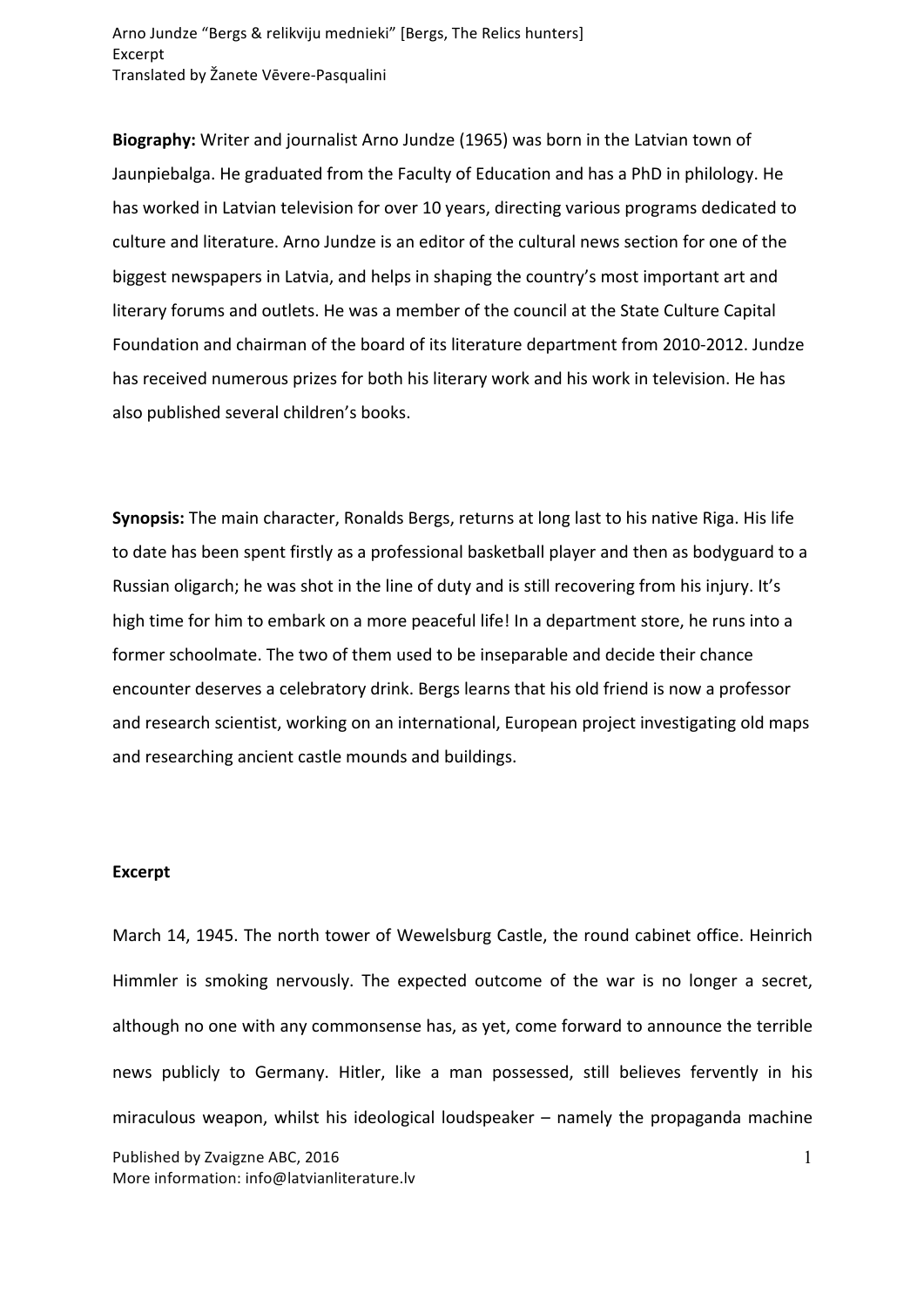headed by Joseph Goebbels  $-$  continues zealously to broadcast its silly fairy tale in an attempt to retain a semblance of combative spirit amongst the Germans. There will be no miraculous weapon, however. Factories producing enriched uranium are destroyed by bombing raids; the Vrils, airborne wonder machines devised by the Schauberger brothers, are not made for war fare but are instead outlandish, completely useless devices. A suitable replacement for Otto Rahn has also failed to be found. Top-ranking Third Reich officials are desperately attempting to formulate some sort of strategic defence plan despite the fact that everyone, down to the last foolish Wehrmacht *oberleutnant*, knows the war is lost.

Adjutant General Wolff, faithful aide to the Reichsführer-SS Heinrich Himmler, now also Minister of Internal Affairs and Deputy Chief of Staff, has been trying in vain on his superior's behalf for the past month to contact the Allied Forces in order to draw up a peace treaty and join forces against the greatest evil in twentieth century Europe  $$ communism. That is Himmler's plan. But the West is taking a break - like a great actress, uncertain as to which suitor to take to bed. Himmler understands that the British and Americans need time to chew it over. However, time is no longer on the side of a war-torn Germany close to collapse. What is more, Western politicians would clearly have a hard time explaining to their electorate exactly why, suddenly, at the end of the war, such a rokade was necessary; joining forces with their former enemy to attack their erstwhile ally, one which had shouldered the brunt of the burden of war. Such a prolonged silence is not, therefore, a good sign.

With a heavy heart, Himmler has given orders to his adjutant, Heinz Macher, to make preparations to demolish Wewelsburg. It is his castle; his cherished temple, complete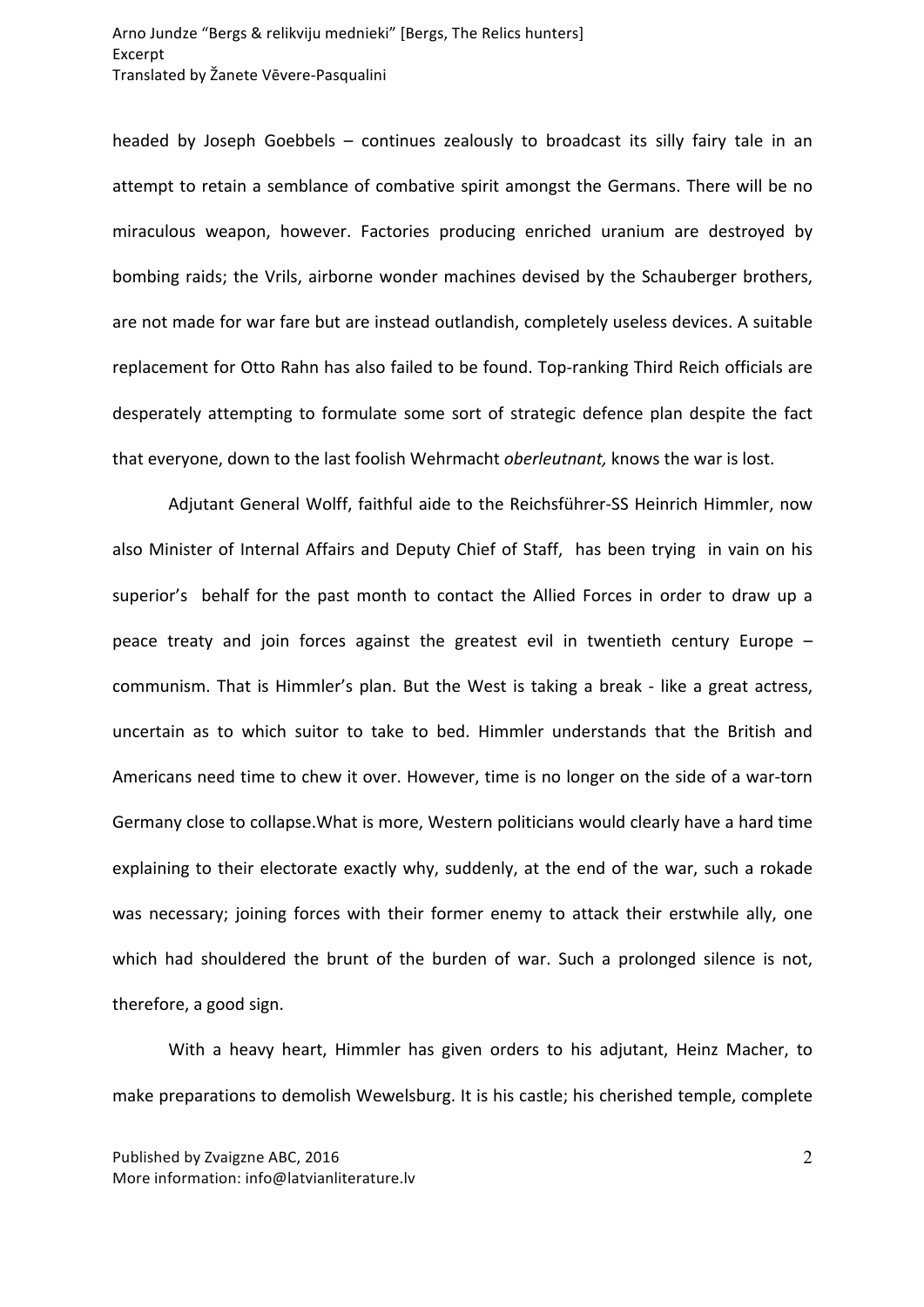with a cabinet office styled as King Arthur's round table, a Hall of the Holy Grail and ceremonial rooms for use by the chosen few. For now, detonation lines are being laid in utmost secrecy, but how long will they be able to keep it swept under the carpet? The secret section of the *Ahnenerbe* archive has been transferred elsewhere for safekeeping a long time ago; the SS Leadership School in the castle has practically ceased operating. Anyone capable of carrying a gun has been sent to the front. Thanks to his power and influence, Himmler has succeeded thus far in keeping all those involved in special operations under the castle roof. These operations have been long in the planning, their preparation taking years and quite impossible to halt at just a moment's notice; especially in view of the fact that all information pertaining to secret projects must be kept scrupulously under wraps. Under no circumstances must it get into the wrong hands. Himmler believes the organization he has created - following the blue print of the Jerusalem Knights Hospitallers and Teutonic Knights – will, at some point after the war, be reborn and assume a new form. He has made all necessary preparations to facilitate this; all the scholars have gone underground, deep in intrigue, huge sums of money have been deposited in untraceable bank accounts abroad, priceless collections of jewellery and property have been secreted away around the world.

The Reichsführer's stream of thought is interrupted by his secretary, Ludtke.

- Herr Reichsführer, Obersturmbannführer Siegfried Wurz is here to see you! He asks to be received.
- "Damn, hasn't he fallen at the front yet?" Himmler thinks to himself, saying out loud, "Tell him to come back in a quarter of an hour!"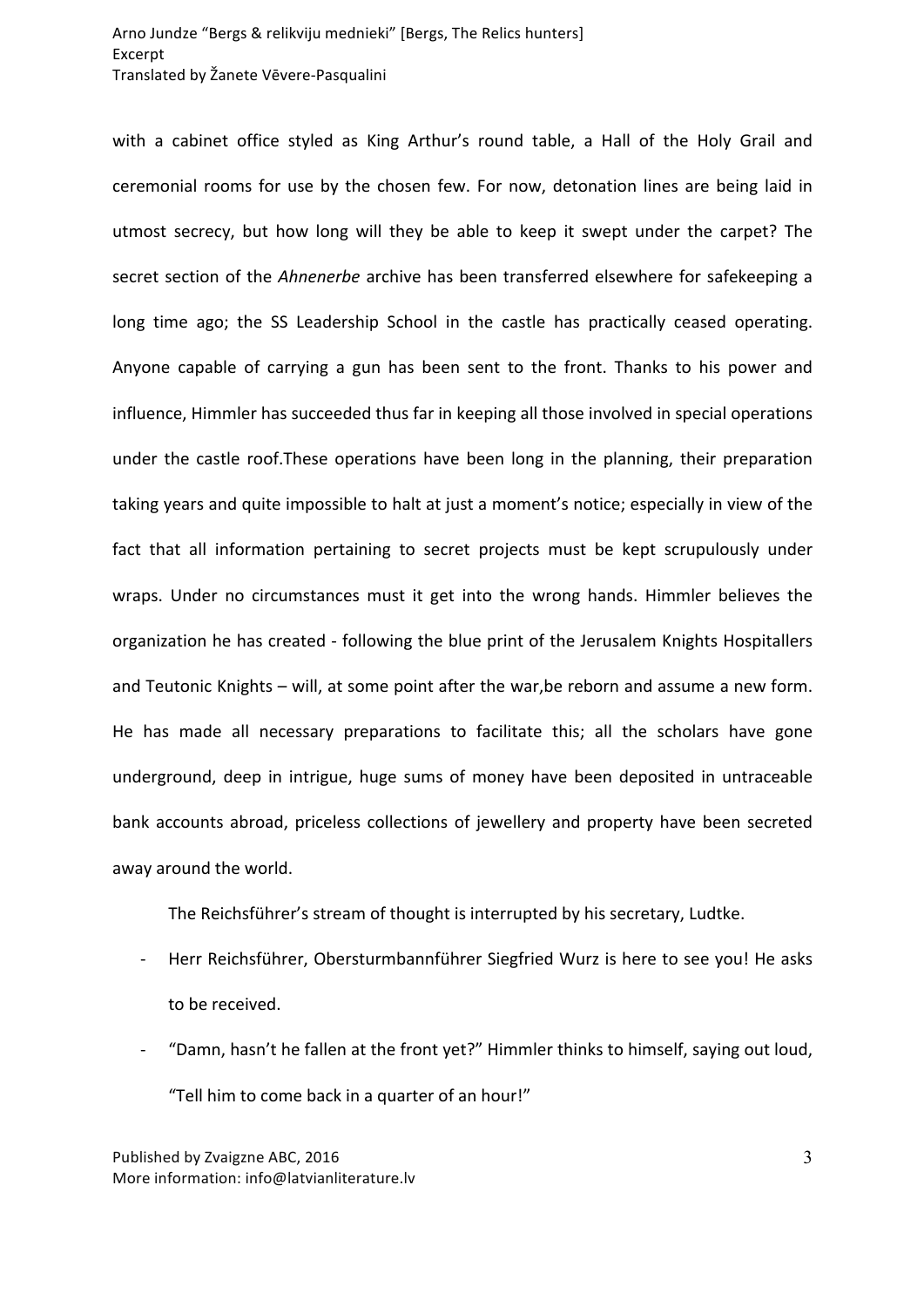The unsuccessful search for the Testimonial Ark is one of the greatest failings of Himmler's secret artefacts programme. Despite promising initial progress made by the *Ahnenerbe* Institute in the Thirties, it disappointingly all came to nothing. Staging Otto Rahn's suicide had been a mistake. They should have tortured him with electrodes, pushed needles under his nails, beaten him senseless, anything to make him speak and divulge all he knew! Hindsight is a wonderful thing, Himmler reflected bitterly. Back then, when the Second World War was yet to begin, he had decided otherwise. Who could have guessed that Otto Rahn would take them all for a ride, and so skilfully at that, even in his research notes! After a year and a half of painstaking work, Otto Rahn's diaries, when finally deciphered, revealed nothing but mumbo-jumbo. The mystic Karl Wiligut was of no use to them, either. His involuntary early retirement had only worsened his carefully hidden nervous disorder - Wiligut now being the only one other than his doctor able to withstand the rantings of his delirium: Reichsführer Himmler most certainly had no time for it.

The three replacements groomed to take Otto Rahn's place had failed to fulfil expectations. The brightest of them, Udo Hecht, had been hit by a random bullet during gunfire between the local police and Italian partisans in early 1943. Another, the over-eager idiot Baldur Moll, had got covered in shit like a baby, paying for information passed on to him by a cheating Jew in Jerusalem who, astutely, was working for the Russian secret service. A game of pure disinformation played by Stalin! When it all came out, Himmler personally gave the order for Moll to be eliminated on the quiet. To say nothing of that Siegfried who had initially been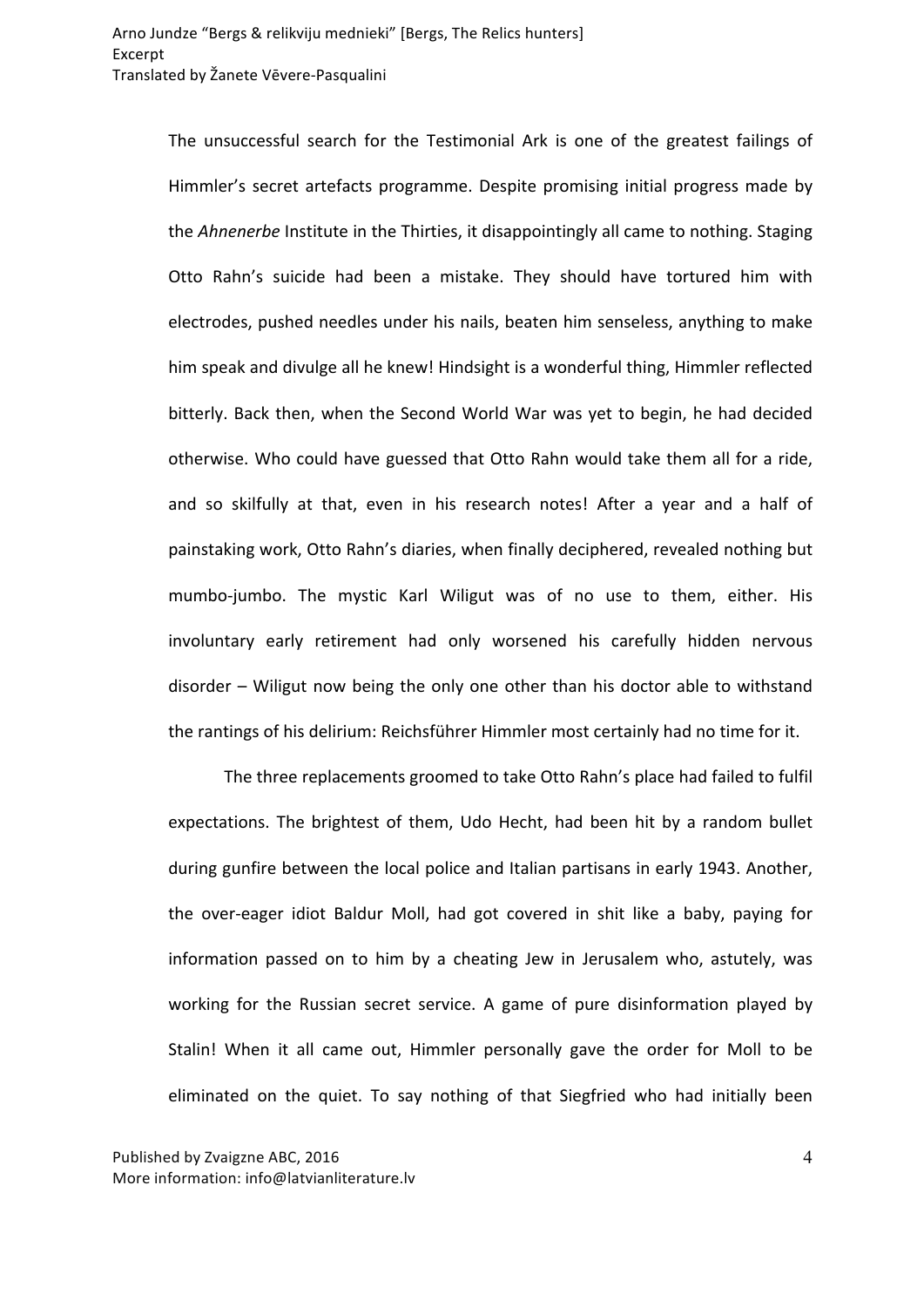allocated Scandinavia and the Baltic countries  $-$  a region offering few prospects of success. He was of no use at all!

Fifteen minutes later, the storm unit leader, Obersturmbannführer Siegfried Wurz is shown into Himmler's office and starts to greet the German Minister of Internal Affairs according to protocol, with full honours.

- Herr Reichsführer...
- Alright, slow down, Obersturmbannführer!- Himmler crushes Wurz's zealous dedication  $-$  We are not on military parade! Stop shouting and state your business!
- Herr Reichsführer! I am on the right track! I am not certain whether it is actually the track to the Ark itself or something else, very closely linked to it. If you only give the word, I am ready to rise to the challenge, I would give my life ...
- Hold your horses, Wurz! Himmlersays dryly, thinking to himself, "Where were you two years ago, Obersturmbannführer?"
- Herr Reichsführer! I have finally managed to crack Otto Rahn's notes! The key to this was the discovery that the most important section required the use of a double code, so the decoded text needed to be decoded a second time. Very clever! I have just discovered that he kept secret the location of both the Testimonial Ark itself and related artefacts. According to his notes it appears that, in the thirteenth century, these artefacts were divided between the three leading Orders: the Teutonics, the Maltese and the Templars. The artefacts were hidden in different places. One section of Rahn's notes, which I have deciphered by means of a special key of my own recent devising, provides indication on the hiding place where one of them is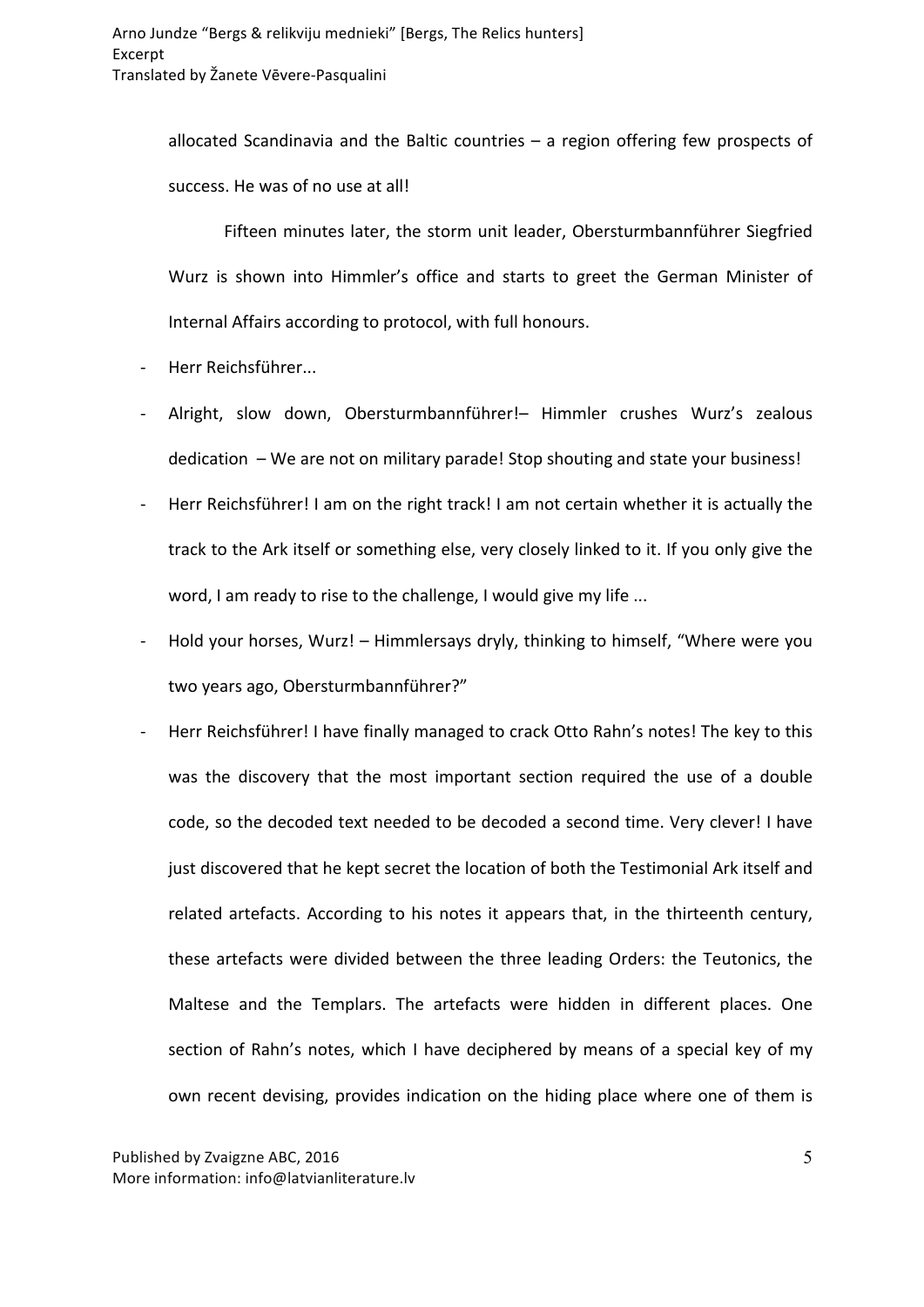kept. You will never believe it, Herr Reichsführer! It is Courland! All the time Rahn spent there was not in vain!

- Good work, Wurz! -a smile spread over Himmler's face. - Excellent! You are aware of what is happening on all fronts. I cannot simply assign you a special unit and all necessary accoutrements. We will proceed as follows  $-1$  shall expect you at eleven o'clock this evening, here in my office. We will look at it all together and decide where to take it from there.

As Obersturmbannführer Wurz, flying high on the wings of such praise, heads off to prepare the necessary paperwork, Heinrich Himmler calls for his adjutant.

- Ludtke, who is head of security this evening?  $-$  he inquires.
- Second squadron! Obersturmbannführer Pototsky!
- Tell Pototsky, when he starts his shift, to ready a stretcher. Shortly before midnight, he will need to bring two guards to my office to carry an officer's body down to the basement. You, Herr Ludtke will need to do me another favour. At twenty-three hundred hours, Obersturmbannführer Wurz is expected, with a report. Ensure that no one is loitering in the vicinity at that time. When I ask you to bring us some tea, you will enter my office and shoot Wurz in the head. He will fall for his Führer and country. I trust you will not delude me, Herr Ludtke! Yes, and afterwards ensure that the second squadron, including Pototsky and his brave men, are sent no later than the end of the week to whichever front is the bloodiest.
- You have no reason to doubt me, Herr Reichsführer!

When Ludtke has closed his office door, Himmler lights an unfiltered roll-up.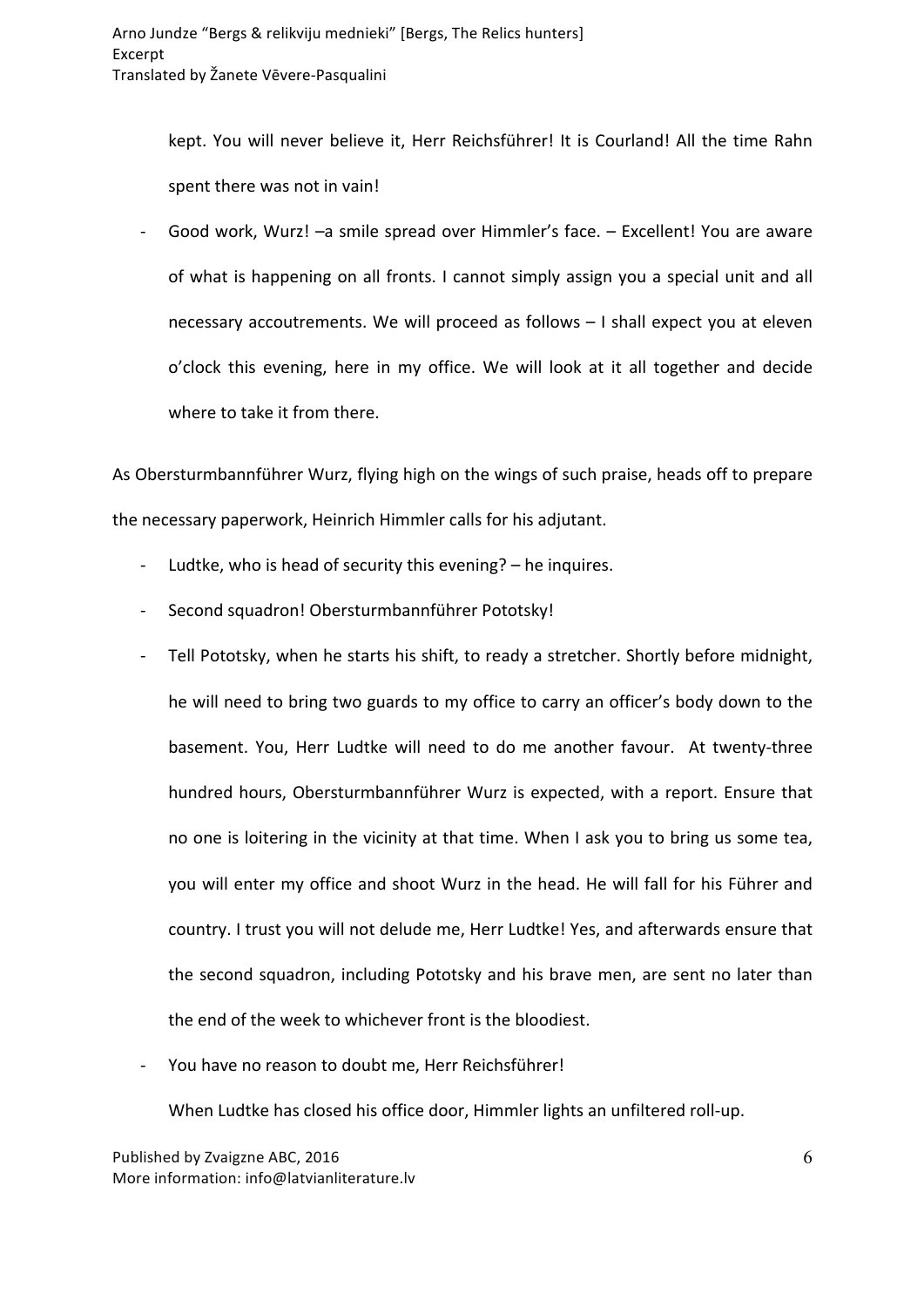"Unfortunate for Wurz, of course!" he reflects. "But better a bullet from your own people than falling into the Allies' hands at the end of the war and giving away the *Ahnenerbe* secret programme. I might have sent Wurz to Courland, of course. But would there be any point? Now, when the war is lost? Let that ridiculous Goebbels carry on with his nonsense about a secret weapon, he doesn't even believe it himself anymore. Given that most undercover arms factories in Germany have been bombed, there are no grounds for harbouring such hopes. If this highly significant artefact has lain hidden for so many centuries, surely it is preferable to leave it there a while longer. What matters is that I. Heinrich Himmler, will now know where to look for it."

However, the Reichsführer cannot foresee what the future holds. A month later, Hitler is informed that Himmler has instructed his faithful aide, General Wolff, sidestepping the Reichstag, to commence secret negotiations with the Allied Forces. The Reichsführer manages to make his escape and go into hiding, evading arrest by the henchmen of an enraged Hitler. But the good fortune of this sicklylooking man, who had started his career as a humble agriculture student, would be short lived. Soon after the end of the war he would be detained, carrying false documents, by the British Allies. His true identity would be established, yet despite trying to strike a deal, something goes awry for Himmler. The official version of events states that, realizing that the game was up, Himmler bit into an ampoule of cyanide and took Otto Rahn's secrets with him to the

grave.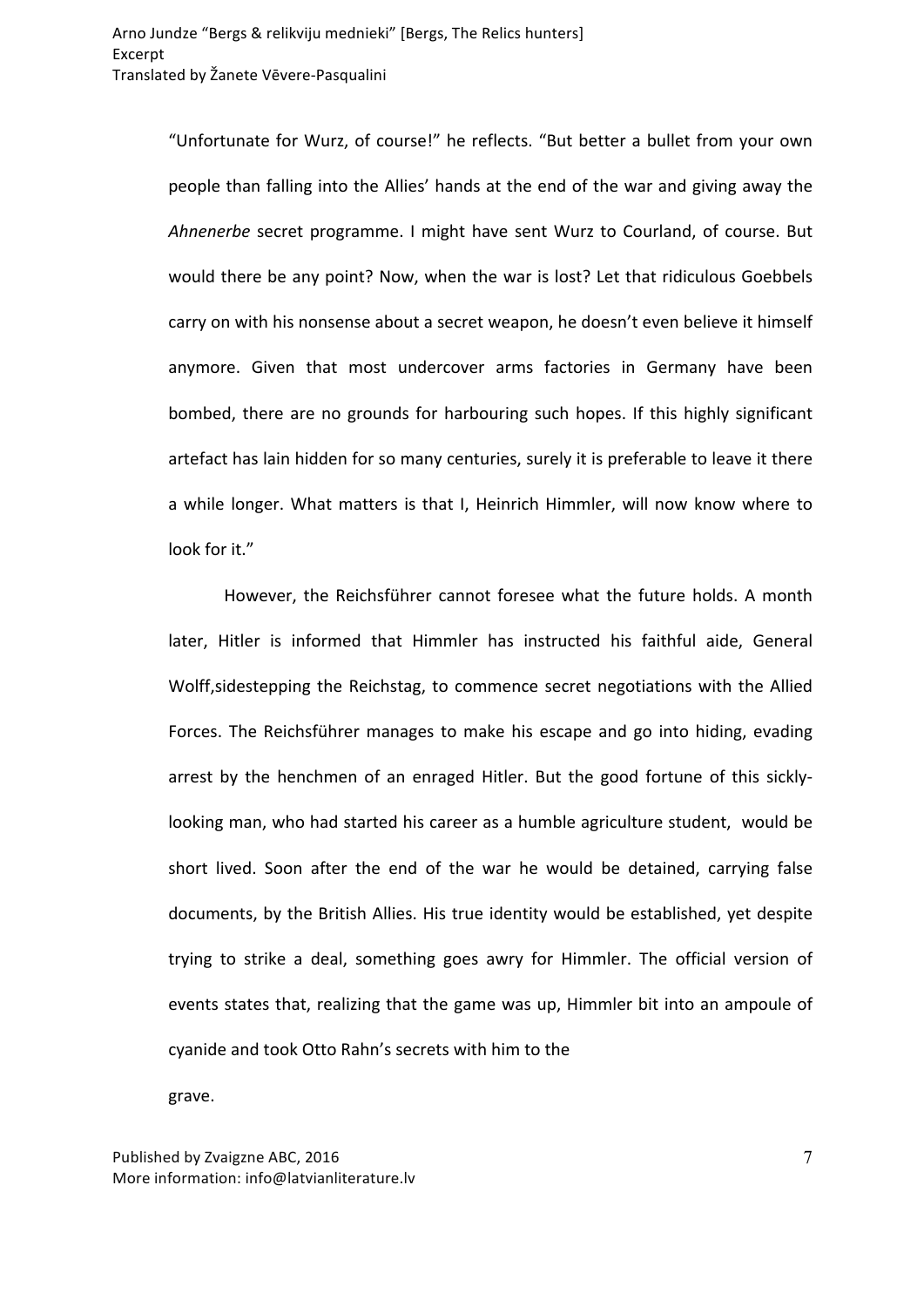\*\*\*

On Tuesday afternoon, not having eaten since the previous evening, we headed for the Doge's Palace to get tickets. Our abstinence had nothing to do with Weight Watchers – wouldn't it have been great if, whilst sitting it out in our hideyhole in the prison, one of us had to use the bog? I had grabbed a bottle of mineral water and a few chocolate bars so that neither of us would swoon with hunger at the crucial moment. More importantly, Linda had found a wig so that, if need be, she could transform into a platinum blonde at a moment's notice. The colour actually really suited her, but she was having none of it!

We bought our tickets at the palace ticket office but still had plenty of time to spare so went for a long walk through the narrow streets of Venice. As the day grew even hotter, we were occasionally aware of how the city stank of algae from the canals, slighting marring that feeling of perfect bliss. An hour and a half before the Doge's Palace museum was due to close, tanned and exhausted, we made our way back to St Mark's Square for a tour round the palace halls, their main attraction being the unique carved ceilings and frescoes. For a while, we circled around the palace gradually getting closer to the Passage of Tears leading to the unwelcoming prison cell.

As always, my partner made a show of herself as she went through a side passage into the prison cell I had chosen as our hideout. Unfortunately, she got wedged in the narrow dead-end just like Winnie the Pooh. What an admirable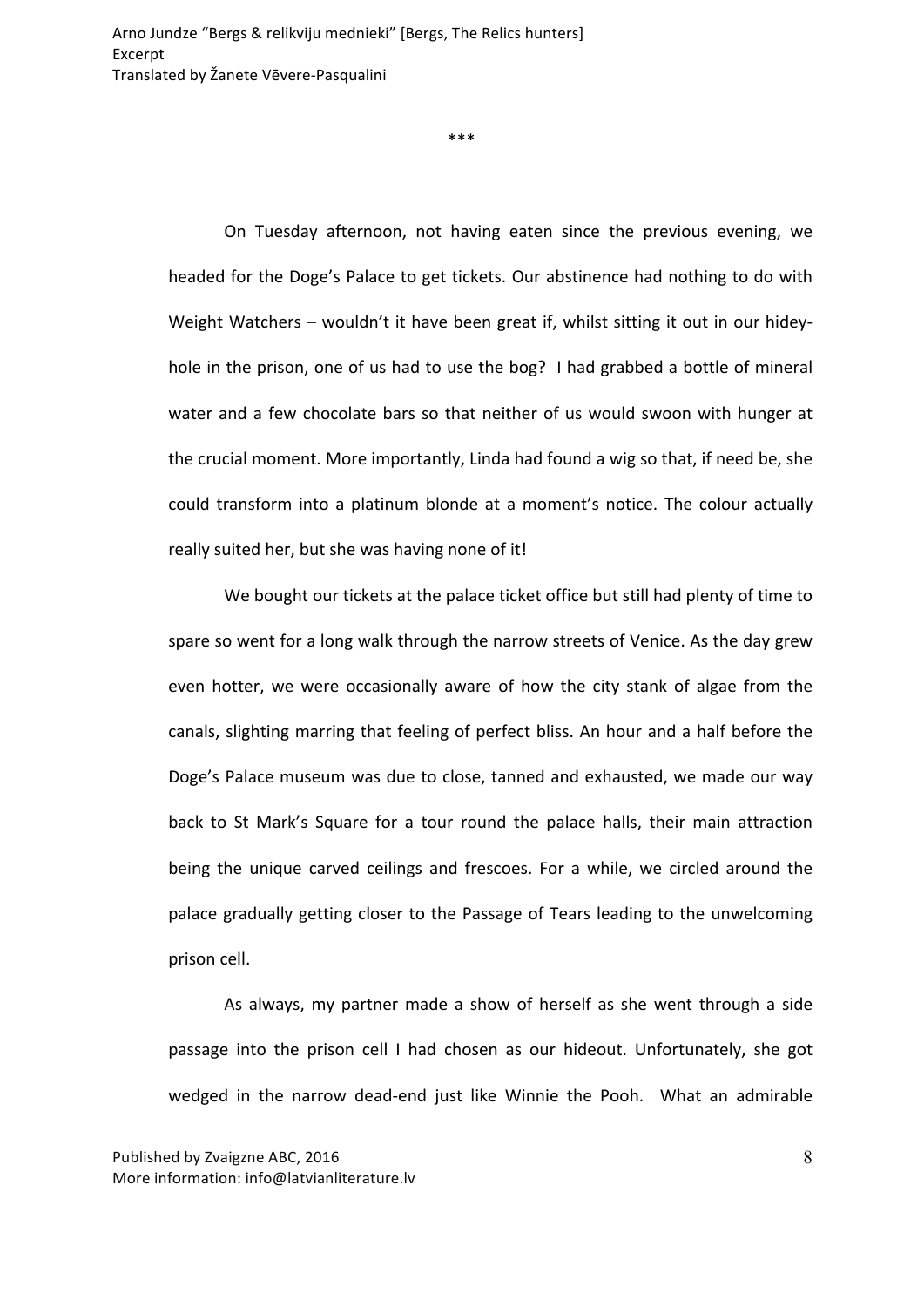woman! You would be forgiven for thinking that God had glued her together from two disparate parts. Her brain was like a computer and you couldn'tcall her unattractive, indeed at times she was quite appealing and charming. But Linda's other half was prone to act like an utter fool. Clumsy, awkward, slow  $-$  a complete goose. And I was set to break

into one of Europe's most famous museums with her as a partner!

I worked up a real sweat pulling Linda out of the side passage. I still don't understand how she managed to get stuck in it. We were lucky that there were no museum guards around just then, as we were in an area reserved for museum personnel only. We eventually made it to our hiding place, where I had to shove Linda into the stone niche in the prison cell wall, just like a bag into the overhead locker on a plane.I couldn't resist telling her she needed to start working out. Irritated, she just hissed at me to shut up.

Lying in the dusty niche in silence was absolute agony. We couldn't talk or play any sort of game as the glowing phone screen would have given us away. And we could hardly go to sleep, what if, heaven forbid, one of us started snoring  $-$  what if someone heard? There were several suspenseful moments when museum guards patrolled round, checking the space. The adrenalin rush was even stronger than those times in a basketball match when the two teams were neck-a-neck and one basket would decide the game. Linda sat as quiet as a mouse and, this once, luck was on our side – we went undetected. Around eight o'clock in the evening everything quietened down; the Passage of Tears was most likely locked up and we were able to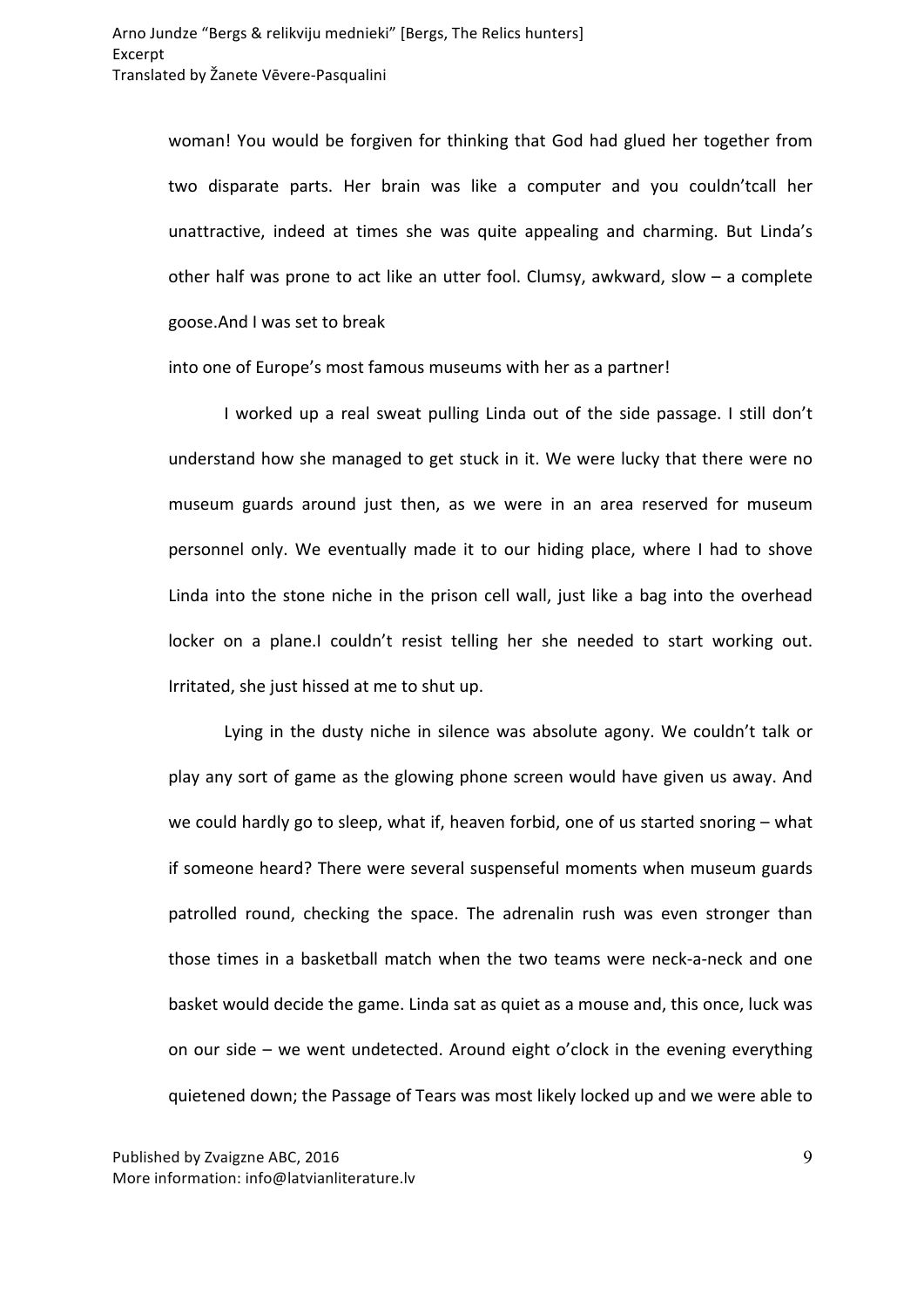relax a little but, half an hour later, the noise started up again. Three people  $-$  two men and a womanjudging from their voices - were discussing something animatedly, going first to one side and then, carrying something heavy, to the other. At the first, we thought they were coming to get us but then, thankfully, it turned out they had another reason for coming here. I understood just two words from the whole conversation - Antonio and *idiot*. It sounded as if someone had forgotten to do something. 

Then, I heard the iron bars across the Passage of Tears clanging shut. The prison was plunged into silent darkness. We patiently continued our wait, having agreed to start moving at midnight. When the time came, I clambered out of my hiding place, stiff and aching from my protracted stay and, in the darkness, felt my way to Linda. Ms. Mīļā, quite contrary to our agreement, had fallen asleep. Thanks goodness she didn't snore! I woke her up, covered her mouth with my hand and whispered in her ear not to make a noise as it was time to get going. Unlike myself, she looked quite sprightly. Crawling out of her niche she stretched, brushed the dust off and switched on the computer with the receiver. I guessed something was not working properly when I saw the rather worried expression on her face, lit just by the screen in the semi-darkness.

- The walls are too thick here,- Linda whispered finally.  $-$  There's no signal! I've got it on full power, but it's not enough.
- We need to get closer to the transmitters!  $-1$  whispered back to her.  $-$  Follow me!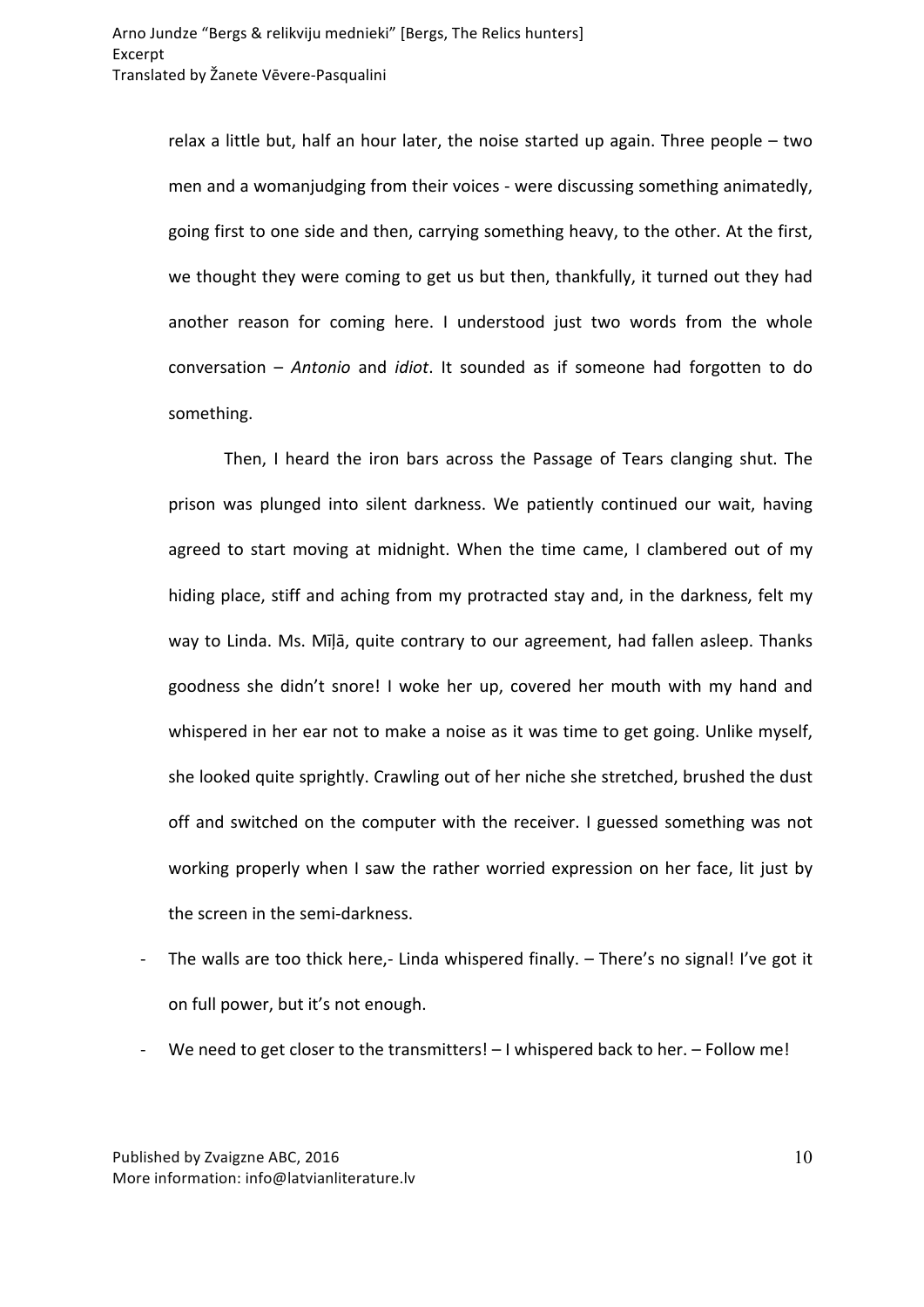As it turned out, we didn't have to go far. As soon as we came out of the cell into the corridor, the signal was fine. Linda stored her equipment in a niche in the wall and, one by one, started disconnecting the surveillance cameras, replacing their recordings with those from the previous night. To avoid any slight variations, she used the recording starting at half past twelve. In fifteen minutes, all was done.

- Now the guards are carefully watching the recording! – Linda gave a satisfied smile. – thinking the CCTV cameras are working just as usual.

We were a third of the way through our task. Opening the Passage of Tears with a crowbar was a doddle. I quietly eased open the barred door and we looked at each other. 

Let's go and get what we need, - I whispered.

We returned to the cell where I removed the plate of armoured glass, fake bone, tube of glass glue, small trowel, ultrasound resonator and tranquilizer-filled syringe from the hiding place. We stopped stock still in the hall just outside the guard's quarters. The crucial moment had come! Linda now had to get changed and transform into an irresistible sex goddess. I was counting on her now to pull out the purposeful Linda, capable of handling anything, and not the silly goose liable to upturn every pot on a flat surface. I glanced at her -it seemed improbable. Linda was so edgy she looked ready to pass out any minute. I quietly put my armful of things down and hugged her.

You can do it, pull yourself together!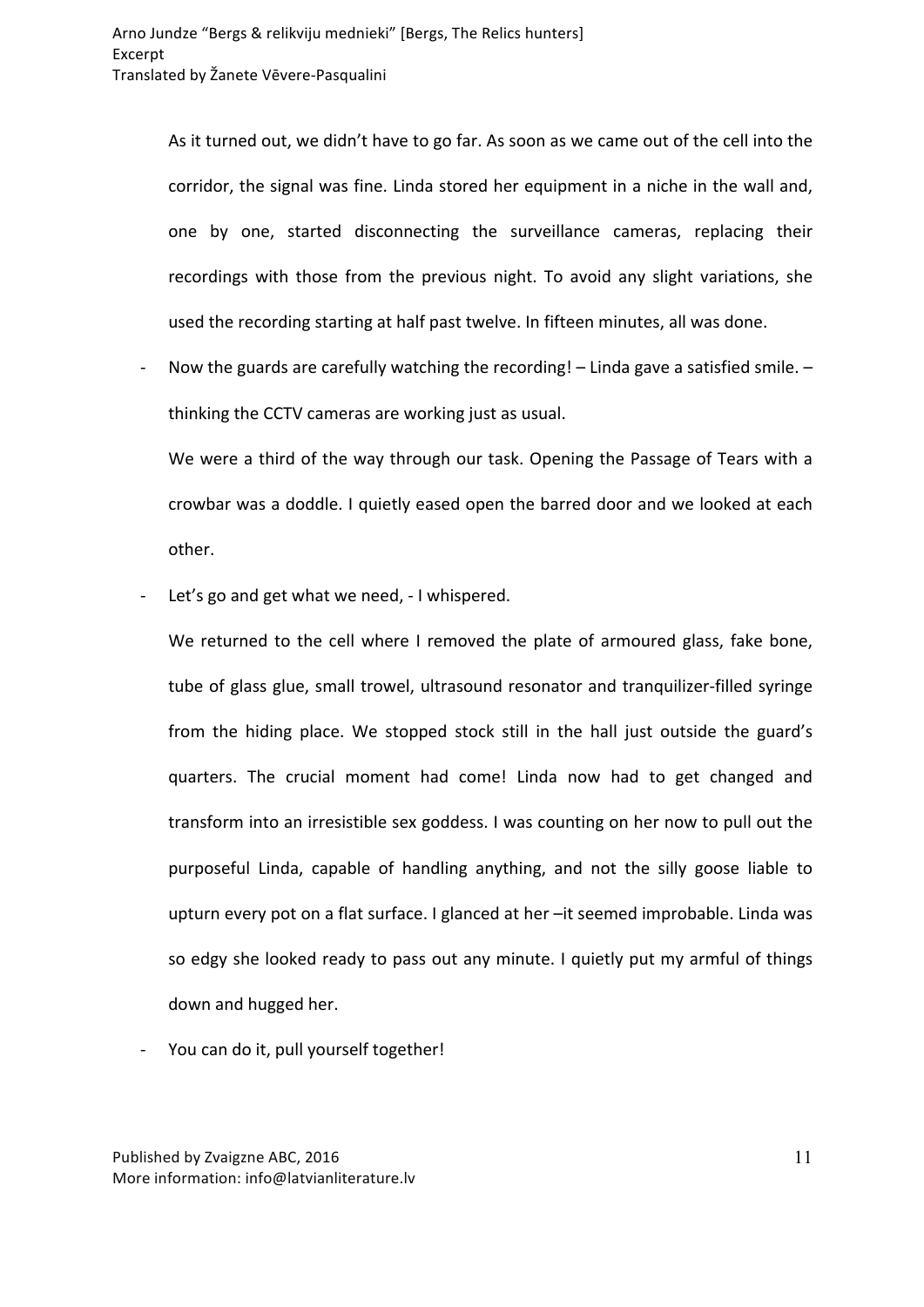She pressed her body against mine, and for a while we stood perfectly still. I felt her trembling. 

- It will be fine!-she whispered after a moment and pushed me away. - I have to change!

We had agreed that, before Linda's grand entrance, I was to crawl quietly across the corridor leading past the partially glazed guards' booth. The glass window in its wall was set about a metre and a half from the ground. If that had not been the case, my plan wouldn't have worked. I took the syringe which, erring on the side of safety, I had filled with enough tranquilizer to floor five people, and headed towards the unknown. Luckily, this part of the palace had flagstones instead of the squeaking wooden flooring elsewhere.The corridor leading past the guards' booth- installed like a bird cage on the left side of a once wide passageway - began at the end of the hall on the other side of the wall. This wall, just like the booth itself, must have been built quite recently; its sole function that of concealing the booth from museum visitors' view. No doors, no bars, I simply unhooked the red velvet cord and headed into unfamiliar territory.

I had done it! I crawled unnoticed past the doors to the guards' booth and beneath its glass covered section, then silently got to my feet and hid in the niche on the furthest side of the room. The guards didn't notice me: their murmured exchanges and the sound of a football commentary reached me from behind the door. Not bad! They were watching the game while on duty! Now I had to wait for Linda to make her entrance. Three minutes went by, five, seven... Time seemed to cease passing abstractedly but somehow went straight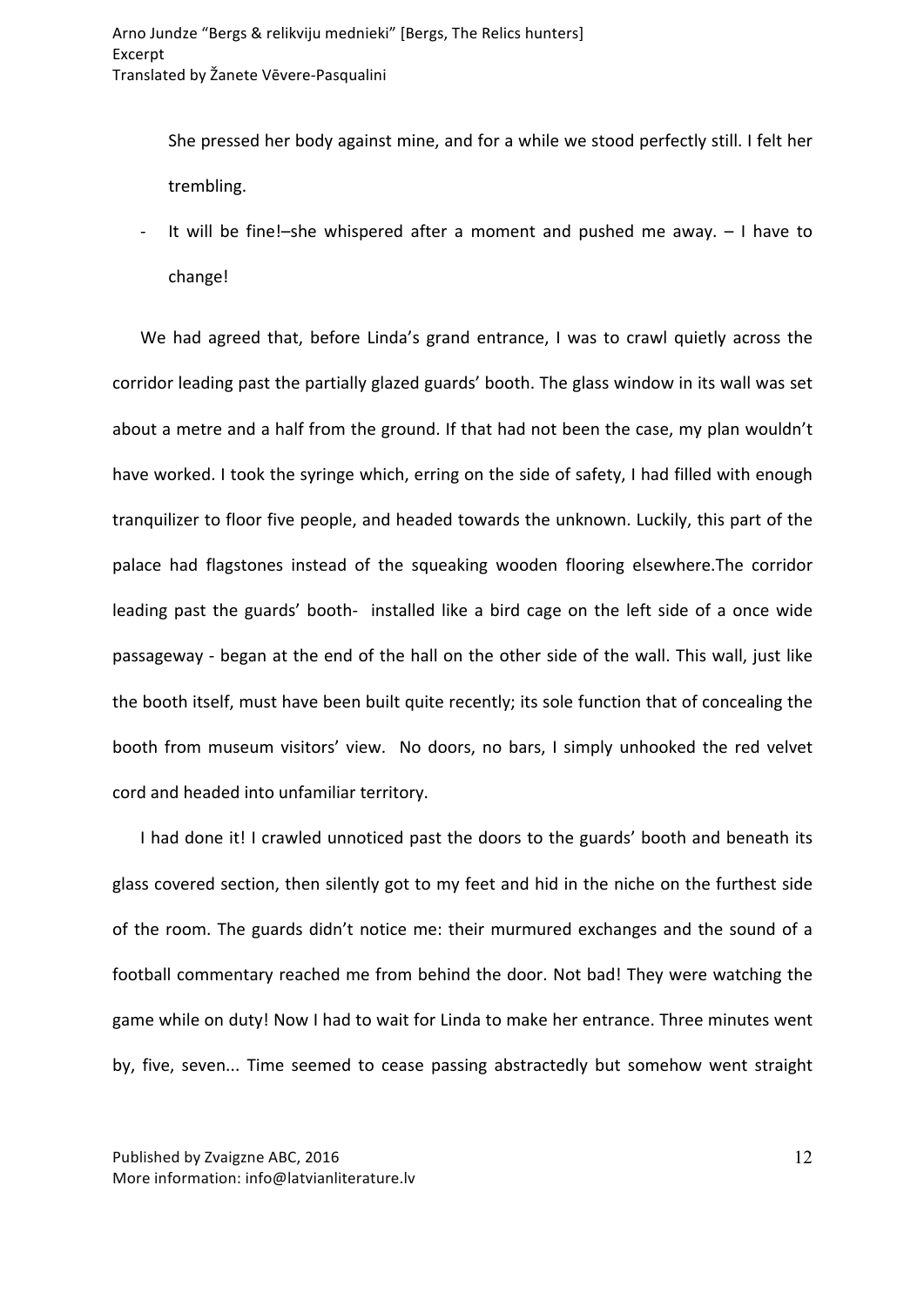through my brain. Every heartbeat echoed in my temples like a drumbeat. There was still no sign of Linda.

"Linda, what's going on? Pull yourself together!" I thought to myself, terrified, remembering Linda's desperately trembling body. Could she really have fainted from fear? But, no! Here she came at last. Bright red lips, brassy make-up, virtually naked except for a few gaudy strings with two, bright yellow fake flowers and an equally gaudy bra which served only to make its contents stand out even further. A right little minx!

- *Hello boys!* Want to have some fun? – she beamed, waving to the guards behind the glass just like a porn queen.

I didn't see what went on in the guards room. The low hum of conversation and match coverage came to a momentary halt, followed shortly afterwards by a load crash and the sound of two considerably surprised male voices.

At that point, Linda pulled a trick out of the bag that I hadn't expected of her. With the grace of an Indian belly dancer, she traced her hand temptingly across her chest and unhooked the front of her bra, graciously opening up both cups.

This was greatly appreciated by both guards. And by me. Mumbling excitedly in Italian, the two of them lunged out of their booth towards the delicious, blonde, almost naked *donna* before them. Like two tomcats after catnip. Two silently administered darts and they both got a shot of the sleeping drug. The tranquilizer's effect was almost immediate. A second later, both men lay on the floor at Linda's feet.

Don't look at me like that,- Ms. Mīļā stuttered, going as red as a beetroot and doing her utmost, to no avail, to give some semblance of order to her alluring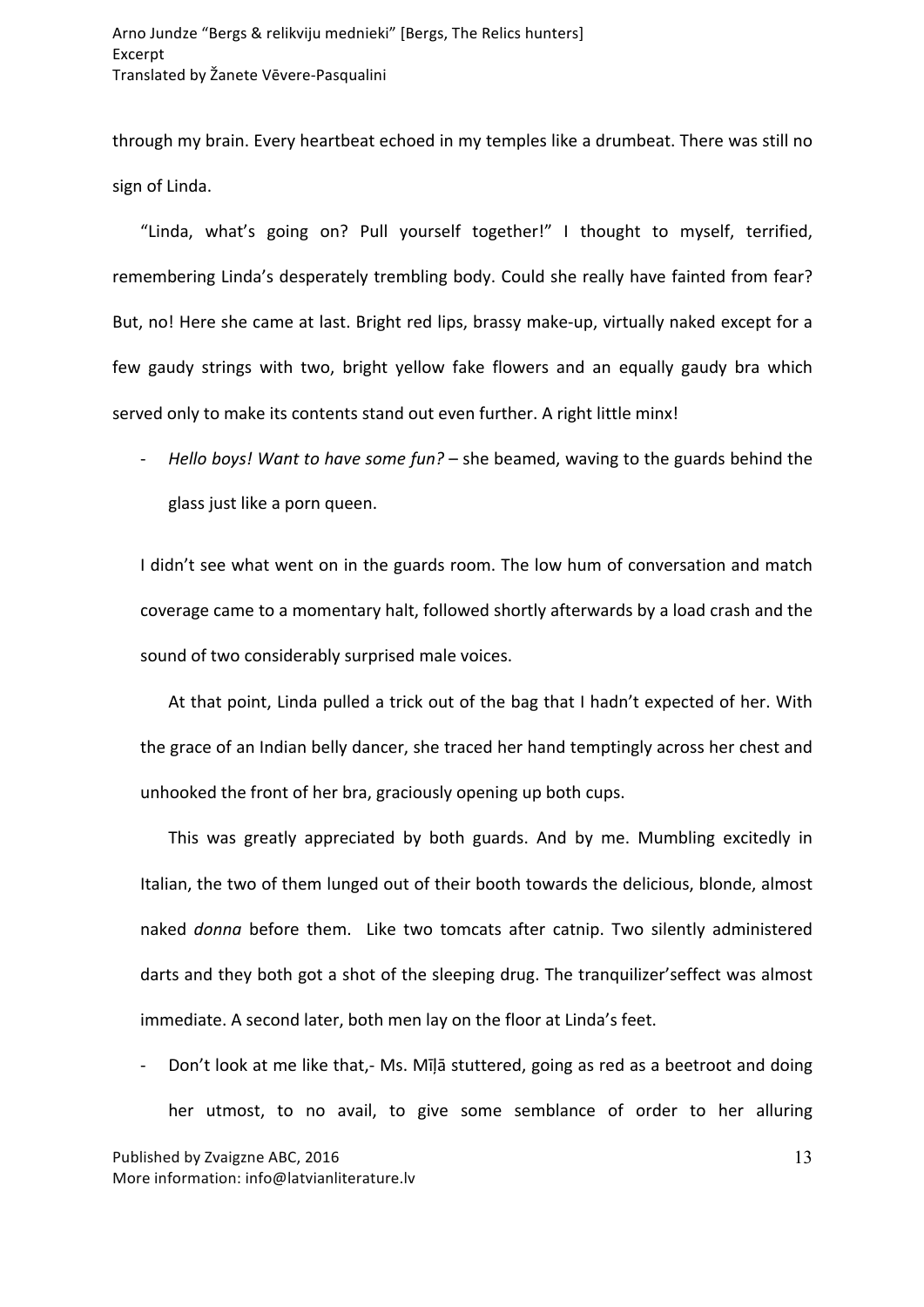appearance,– I had no choice. When the curly-haired one saw me, - she pointed to the dark haired guard lying on the floor, - he fell off his chair. I was frightened the other one,- Linda indicated the guard with the short cropped hair, - would press the alarm button, so I opened my bra. It helped. You men are all such primates!

The whole time Linda was talking, I couldn't keep my eyes off her fingers as they adjusted her skimpy scraps of clothing.

- Will you stop staring at my chest!?Shame on you! Linda exclaimed angrily. You should be thanking me for getting the guards out of their booth!
- Linda, you are a genius!  $-$  my voice thick with sincere admiration.  $-$  An absolute Venus!
- To my mind, you're not thinking with your brain just now but with something else entirely! - Linda grinned.  $-1$ 'd better go and get changed, or I fear that you, my dear basketball player, will start steaming at the ears! I'd like to cram this bloody wig down over your eyes!

These were her words but her actions belied them as, turning to leave, she swung her hips so seductively that I wondered if it could possibly be the same woman who a few hours earlier had squatted like Winnie the Pooh, wedged in the narrow dead end in the prison cell passage. 

Published by Zvaigzne ABC, 2016 More information: info@latvianliterature.lv 14 However, this was no time to get philosophical. While Linda was getting dressed, I dragged the sleeping guards into their booth and sat them on the chairs at their desks. Let them sleep it off, dreaming of the gorgeous blonde. Now we had two hours at our disposal. I opened the cupboard. Everything was in perfect order. I glanced at the security control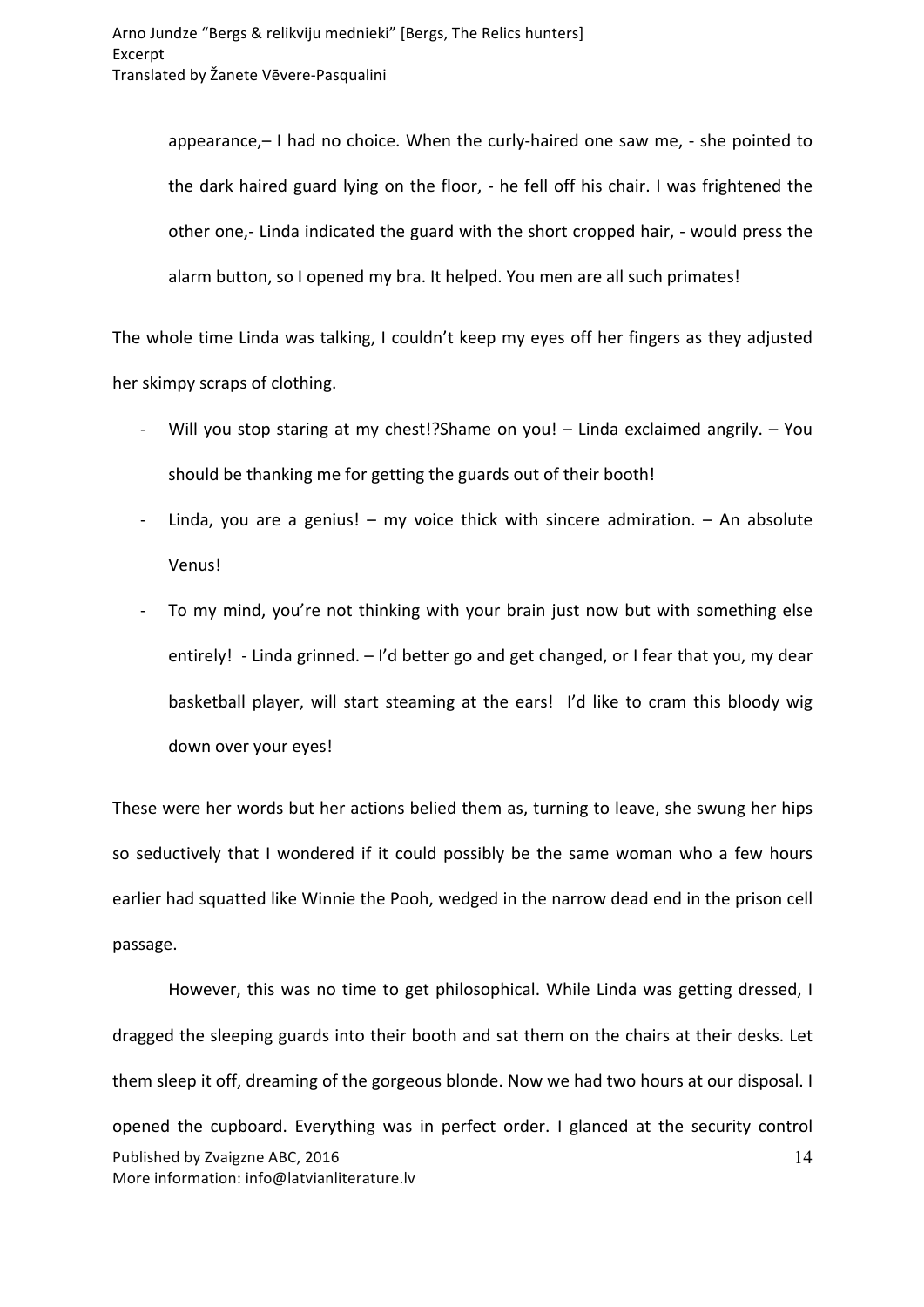panel. It turned out to be a model I knew well. Even better! From the look of things, some of the rooms, including the basilica treasury, were hooked up to an activated alarm system. After a moment's hesitation as I tried to ascertain whether the control panel was regulated by another system, I decided to risk it anyhow and switched the alarm off in the interior rooms, taking the keys with me. Linda came back at that very instant, carrying all her stuff.

It turned out that St Mark's Basilica was quite well lit at night, albeit rather spooky. The bright street lights in St Mark's Square did most of the job; the light coming in through the windows casting different shadows and semi-shadows. We had no problem finding and unlocking the treasury. Using a suction cup, I fixed the ultrasound resonator onto the armoured glass, set the power on the lowest setting, gave Linda some earplugs and put some in myself. Then, I motioned to Linda to follow me and, just to be on the safe side, we left the tiny room. I pushed the button. A dry cracking sound, despite the earplugs, stung my ears unpleasantly. I don't know why that was, as ultrasound is supposed to have a frequency beyond human hearing range. We went back into the treasury. The result was excellent! The small piece of glass (measuring thirty by forty centimetres) hadn't shattered into tiny shards but just four bits. It took a second to pick them up. I removed the relic from its niche in the wall. Squeezing some glue onto each corner of the new piece of glass, I then placed the fake bone into the niche. It was fractionally larger than its predecessor, but I concluded that the difference in size was too insignificant to be noticeable. Then, I carefully glued the new glass into place. I had seen this done several times in Russian garages. Nothing complicated  $-$  the most important thing was not to smudge glue where it wasn't needed and not to get any on your hands. "Push it in hard, hold it in place for five seconds and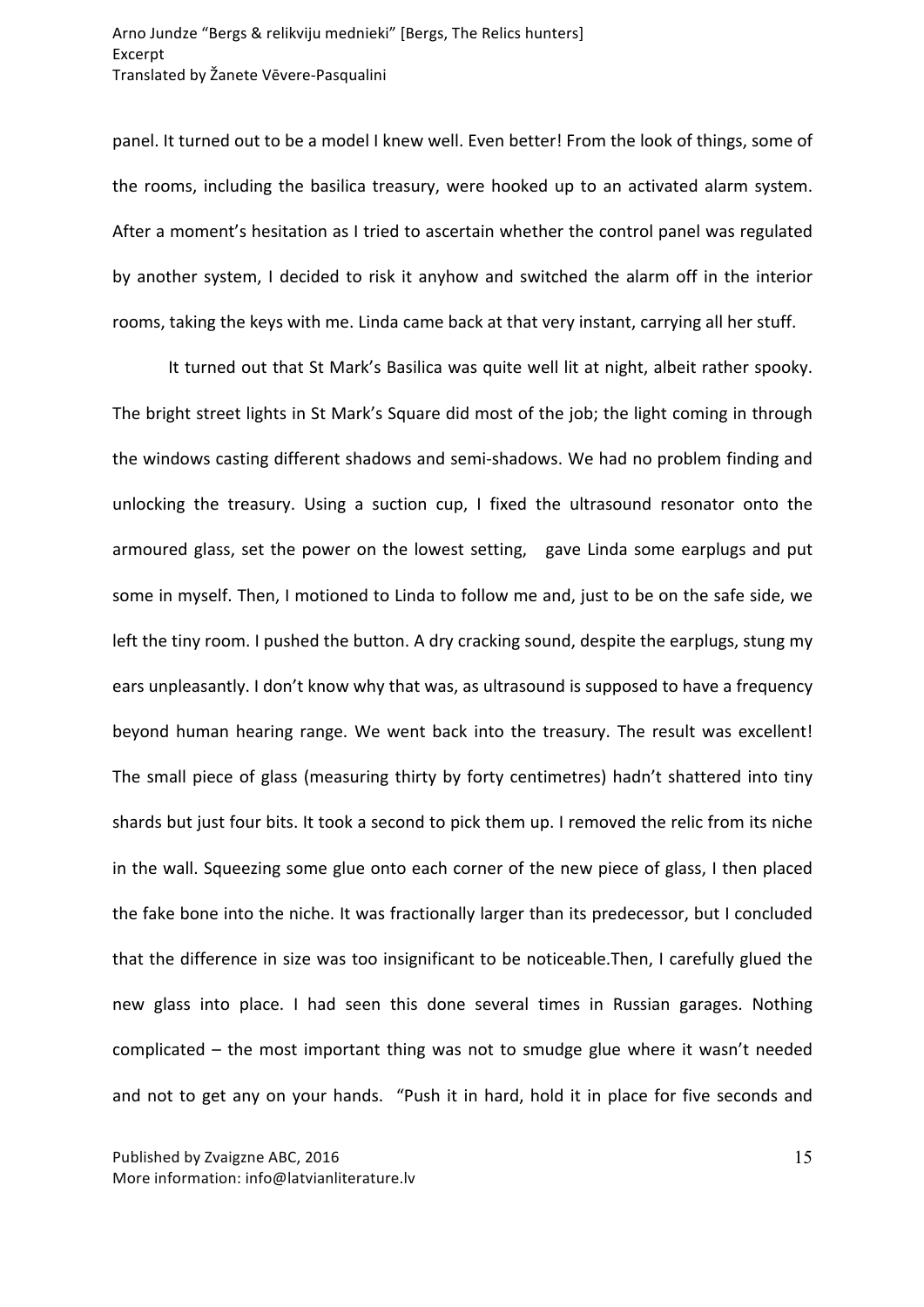don't slam the car door too hard for twenty-four hours," the mechanic had said. I held it for almost a minute then carefully wiped the glued seam in the glass with the T-shirt which had previously held the glass. It was perfect. No one would notice the difference.

- What are we going to do with these bits of glass? Linda asked.
- We'll take them with us and chuck them in the canal! If they're found here they might attract unwanted attention. Gather our stuff together and we'll get back to the prison!

We checked around carefully to make sure we hadn't left anything behind, even wiping over any surfaces where we might have left finger prints, before locking the door and heading back. Both guards were still lost in a dreamworld. To be doubly safe, I wiped over anything in the guards' booth to erase any possible finger print traces and switched the alarm back on.

We should go to the bathroom, no chance of a comfort stop in the prison, - Linda suddenly suggested, like an old granny. So we did.

About half an hour later we were back in our cell. Just in time! The computer screen was already signalling that the battery had just fifteen minutes of life left. The recorded programme obviously took up more power than the usual operating setting. Linda quickly switched the surveillance cameras back to their usual direct transmission setting. The moment of transition from the recording to direct transmission was marked by nothing more than a slight darkening of the screen lasting a tenth of a second.

Published by Zvaigzne ABC, 2016 More information: info@latvianliterature.lv 16 Sitting against the cold prison wall, we waited for dawn. It was a rather nail biting  $interim -$  what if the guards came around and kicked up a commotion? But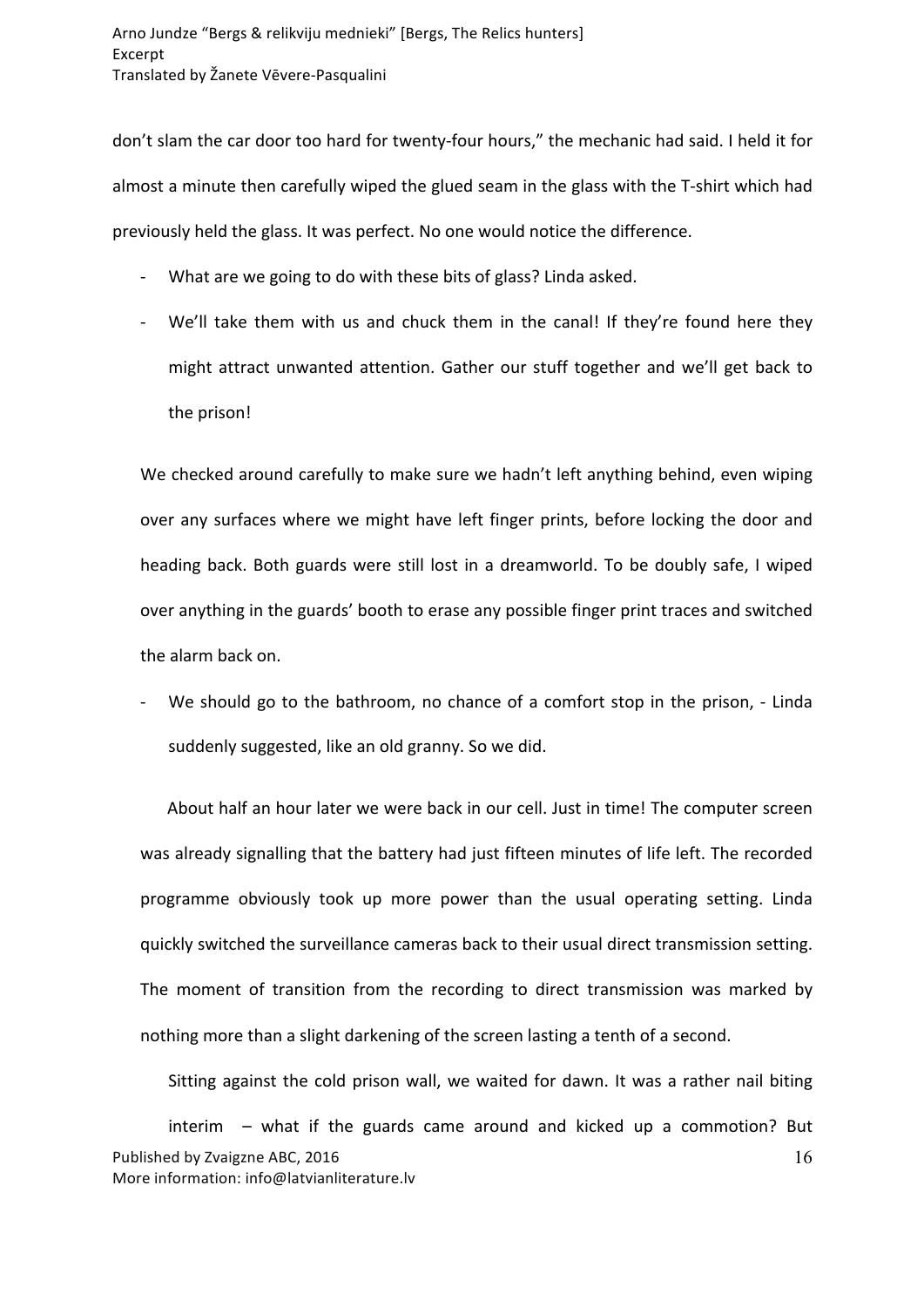everything went precisely according to plan. I could only imagine that the men, when they came to, rushed to check all they needed to and concluded that everything was as it should be. They wouldn't have found anything unto ward on the CCTV recordings  $-$  not a blonde in sight! Although if the recording was to be examined frame by frame, they might have discerned an inexplicable strap, but that certainly wouldn't have been detected while rewinding the recording. And besides, CCTV cameras have been known to play tricks sometimes. It became apparent that, after checking the recordings, the guards must have calmed down and decided they'd do well not to mention anything about the half-naked blonde girl, assuming they remembered anything about her themselves. Who would ever believe them? Most likely, they would say they had nodded off on duty, dreamt the whole thing, they might even end up being teased about it.

At eleven o'clock the next morning, dead tired but without having attracted any unwelcome attention, we left the museum under the cover of a group of German tourists. As inconspicuously as possible, I threw the shards of glass and the CCTV transmitters into the canal. Afterwards, of course, we went back to the hotel. Within moments, the shin bone of Saint Procula, also known as Claudia, lay on the table in front of us.

- It's a shame, but we're going to have to break it, - Linda sighed.

I took the ancient bone in my hands and, as one might see in the sort of religious literature I had read more of over the past two weeks than at any other stage of my life, a flicker of illumination descended upon me.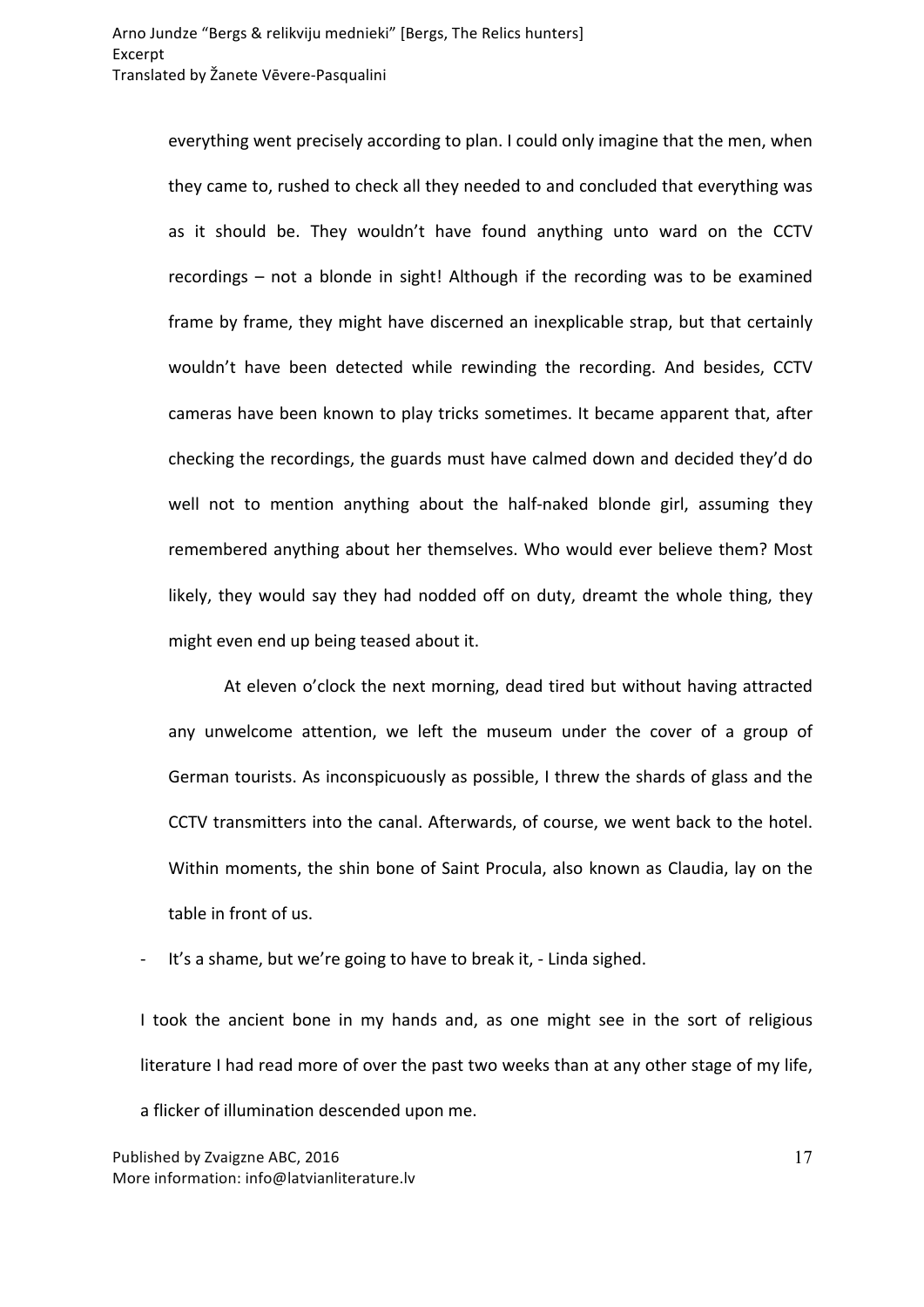- Sorry Linda, but I'm a Dutchman if this bone has anything to do with the wife of Pontius Pilate, - I said, picking the bone up by both ends and twisting my hands in opposite directions.

And I was right. The bone cracked and the central section rotated under the force, splitting in two. Inside was a yellowed, rolled-up parchment. The perfectly smooth rims on the bone's edges were a testament to the mastery of workmanship of whoever had created it.

So simple! – Linda exclaimed and carefully unrolled the parchment. There was no denying that what lay before us was the second part of the map. We also noted, to our dismay, that it was in rather poor shape.

Luckily, however, it was just about possible to make something out on it.

- We should scan it!
- Certainly! But we should take a photo of it first, before it disintegrates entirely. Then I wouldn't mind getting something to eat!
- What are we going to do with that? Linda, unsure, waved towards the fake bone of Claudia.

Well, unless you want to keep it as a souvenir, I suggest throwing it in the canal on our way to a restaurant, - I said. - In my view, even if it is a real bone, its history is of no relevance to its owner. That's obviously no sacred relic! There's no way that a devout Catholic would have made a card-holder out of the shinbone of Saint Procula, wife of Jesus' procurator! Whoever hid this map was a mastermind. Times change, churches undergo renovations, but relics are eternal. No one doubted their verity, even if they sometimes merited further